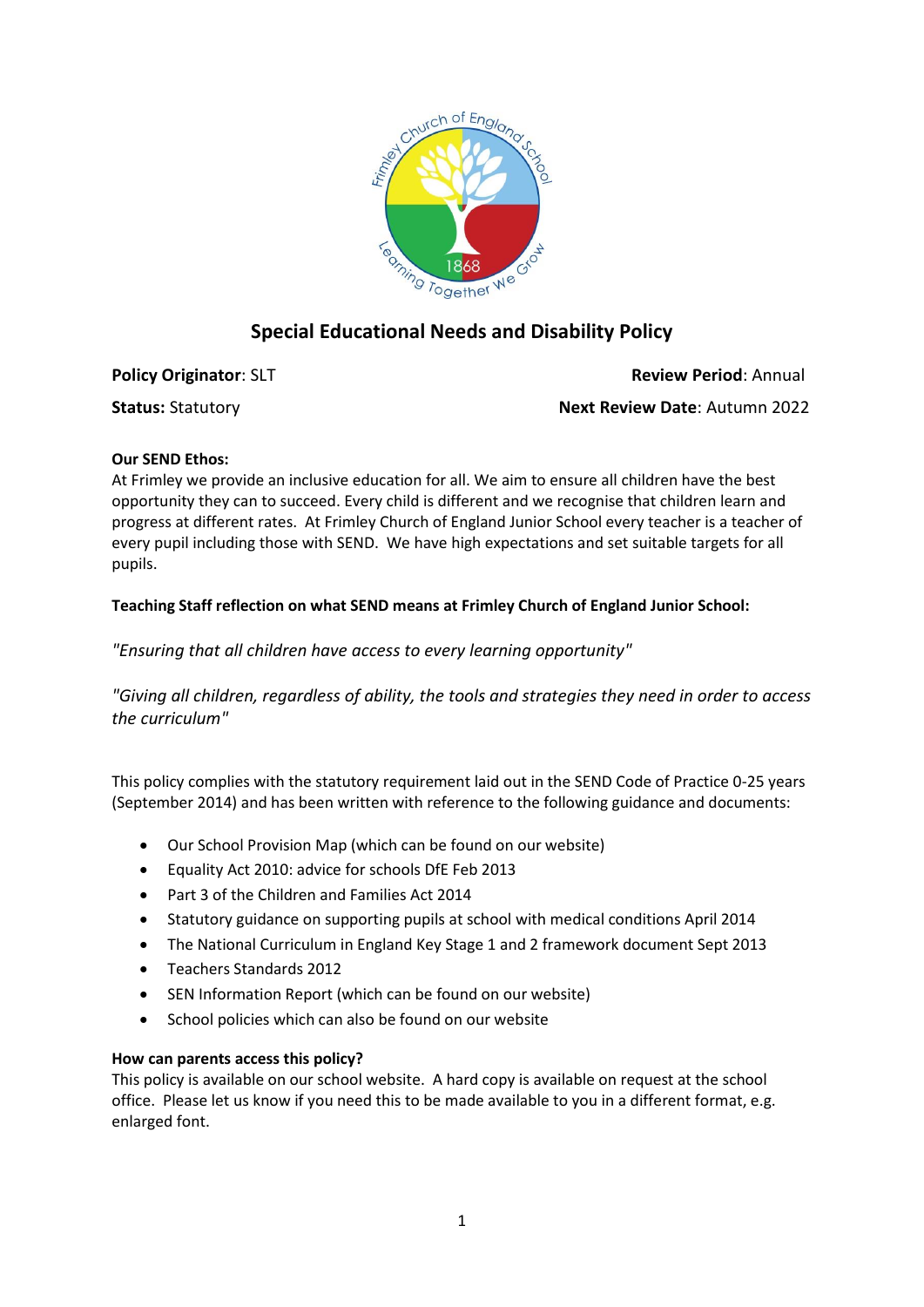### **Definition of SEND**

We define a special educational need in accordance with the 2014 SEND Code of Practice: 0 to 25 Years. This states:

**SEND:** A child or young person has special educational needs if he or she has a learning difficulty or disability which calls for special educational provision to be made for him or her. A learning difficulty or disability is a **significantly greater difficulty in learning than the majority of others at the same age**. Special educational provision means **educational or training provision that is additional to, or different from,** that made generally for others of the same age in a mainstream setting in England.

**Disability:** Many children and young people who have SEN may have a disability under the Equality Act 2010 – that is **'… a physical or mental impairment which has a long-term and substantial adverse effect on their ability to carry out normal day to day activities.'**

### **Key Roles & Responsibilities**

### **Inclusion Leader**

The Inclusion Leader has day-to-day responsibility for the operation of the SEND policy and coordination of specific provision made to support individual pupils with SEND, including those who have Education Health & Care Plans. Part of the role of the Inclusion Leader is to coordinate arrangements with the Class Teachers regarding those pupils with Special Educational Needs and Disabilities.

**Current Inclusion Leader name:** Sally Williams. She is an experienced teacher, a member of the Senior Leadership Team and holds the National Award for Special Needs Coordination.

## **Contact details:** [info@frimley.surrey.sch.uk](mailto:info@frimley.surrey.sch.uk) or 01252 835440

**The SEND AQC representative** for this school is Patricia Davies. Her responsibility is to oversee the school's SEND arrangements.

## **Strategic Aims from School's Quality Improvement Plan 2021 – 2022:**

- 1. Prepare children for life and learning so they can achieve their potential
- 2. Tackle growing inequalities
- 3. Harness the power of technology
- 4. Support the well-being of the whole school community
- 5. Root our school at the heart of the community
- 6. Strengthen capacity through collaboration

## **Key Objectives linked to SEND provision:**

- 1.1 Improve outcomes for all learners
- 1.4 The school promotes a culture of reading
- 2.1 Children will have a better understanding of equality and racial justice
- 2.2 Children identified as having SEND will make positive progress
- 2.5 Raise the attainment of all pupils to close any gaps created by COVID-19 partial school closures
- 4.1 Families are provided with appropriate and timely support
- 4.2 Improved mental well-being of adults and children at Frimley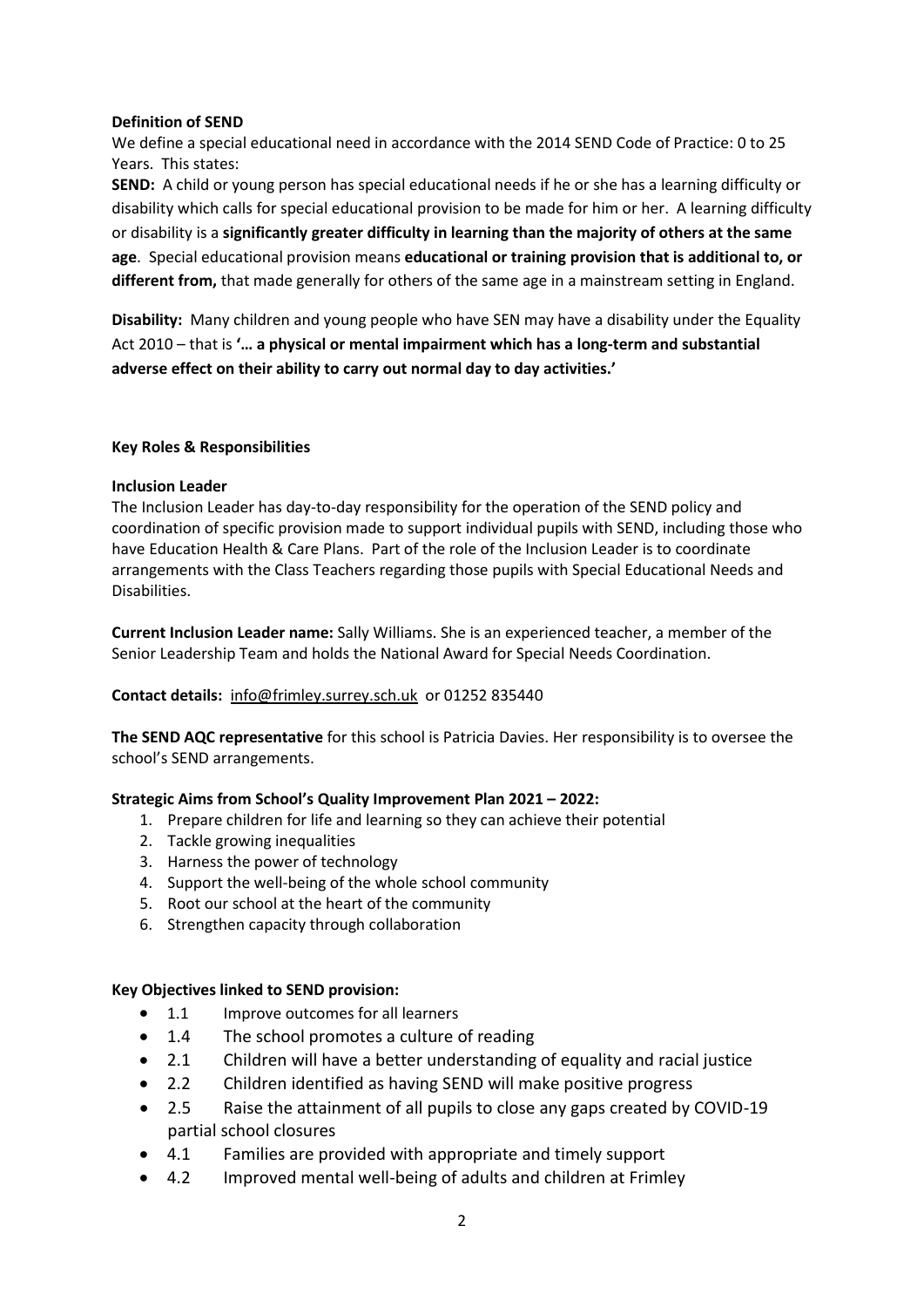• 4.4 Children are intrinsically motivated to make good behaviour choices at all times

## **Identification of Needs**

The Code of Practice 2014 describes four broad categories of need. These four broad areas give an overview of the range of needs that should be planned for. We would aim to identify the needs of the child so that we can work out what action the school needs to take. We would identify the needs of the learner by considering the needs of the whole child not just the SEN or disability.

## **The four areas of need are:**

- **1. Communication and Interaction, including:**
	- SLCN (Speech, Language and Communication Needs)
	- ASD (Autistic Spectrum Disorder)
- **2. Cognition and Learning; when children learn at a significantly slower pace than their peers, even with appropriate differentiation. They include:**
	- MLD (Moderate Learning Difficulties)
	- SLD (Severe Learning Difficulties where pupils are likely to need support in all areas of the curriculum and associated difficulties with mobility and communication)
	- PMLD (Profound and Multiple Learning Difficulties where children are likely to have severe and complex learning difficulties as well as a physical disability or sensory impairment)
	- SpLD (Specific learning Difficulties affecting one or more specific aspects of learning). This encompasses a range of conditions such as dyslexia, dyscalculia and dyspraxia

## **3. Social, Emotional and Mental Health Difficulties. They include:**

A wide range of difficulties that manifest themselves in many ways e.g. becoming isolated, withdrawn, displaying challenging, disruptive behaviour. They may reflect underlying mental health conditions such as anxiety, depression, self-harming, substance misuse, eating disorders or other physical symptoms that are medically unexplained. Some common examples are:

- ADD (Attention Deficit)
- ADHD (Attention Deficit Hyperactive Disorder)
- ASD (Autistic Spectrum Disorder)
- Attachment Disorder
- **4. Sensory and/or Physical Needs, including:**
	- Vision Impairment
	- Hearing Impairment
	- Multi-Sensory Impairment
	- Physical Disability

## **A Graduated Approach to SEND support**

All pupils receive a differentiated curriculum delivered through Quality First Teaching. Class Teachers are responsible and accountable for the progress and development of the pupils in their class, including any pupils receiving additional support. Those who don't make the expected progress are initially identified by Class Teachers but also by the Inclusion Leader.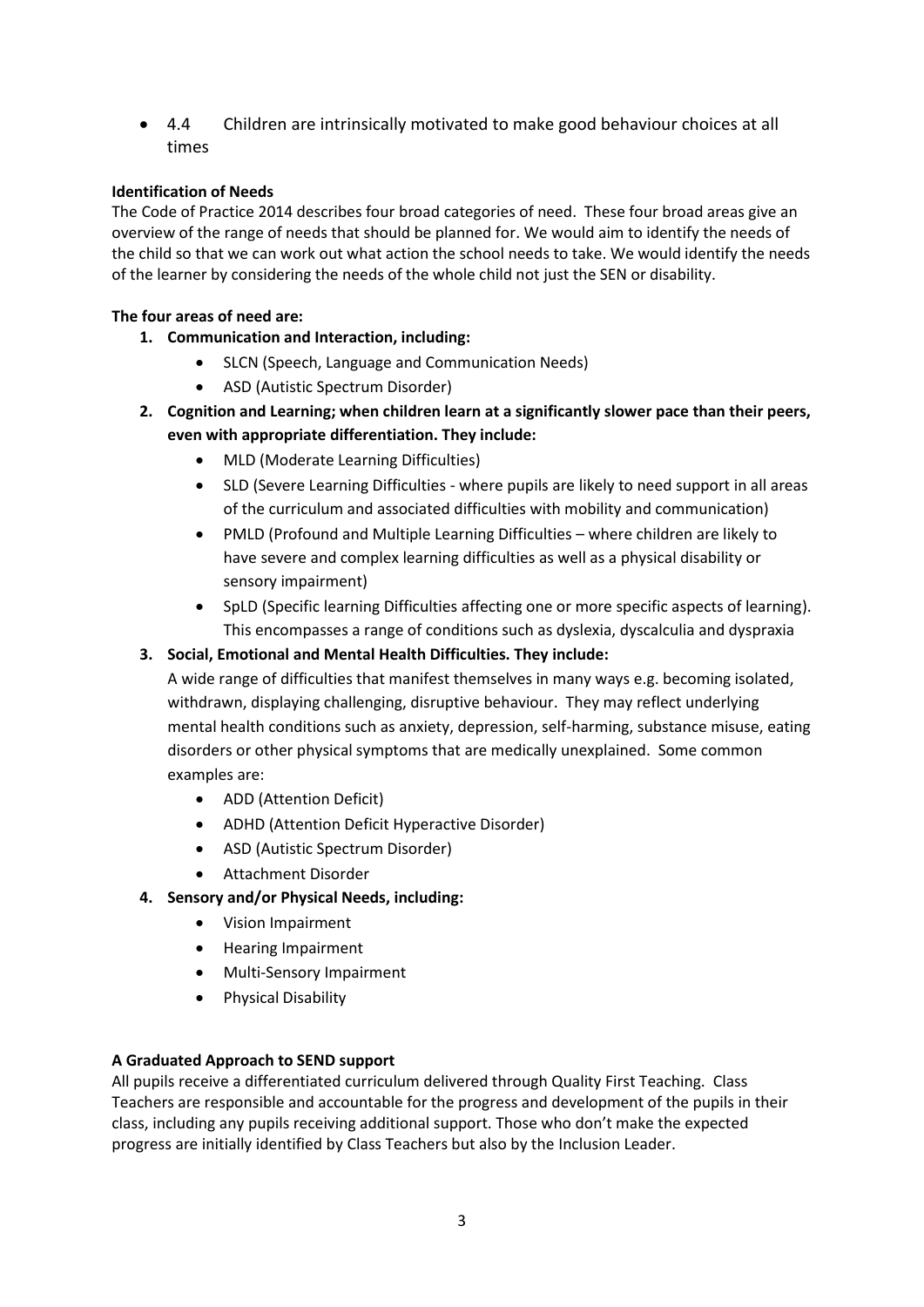The progress and attainment of all pupils is reviewed and discussed at Pupil Progress Meetings at termly intervals. In addition to this, any teacher or member of staff can raise concerns about a pupil with the Inclusion Leader at any time. We involve parents/carers and the young person in question, if we feel a pupil may have a specific barrier to learning which will impact their ability to access the curriculum.

The first step to meeting the needs of any pupil who may be under achieving is high quality, differentiated teaching. If the pupil is still not making sufficient progress or meeting their targets, despite effective differentiation and adjustments, we follow the SEND Code of Practice 2014: 0 to 25 years' graduated approach with regard to the identification, assessment and review of pupils with special educational needs and disability. The four key actions in this document are:

- **Assess:** The Class Teacher and Inclusion Leader will analyse a pupil's needs before identifying a child as needing SEN support. In school we use a range of formal and informal assessment data of both learning and behaviour, e.g., relevant family/medical history, Teacher Assessments, Screening Tests, SATs results, Learning Support Assistants' assessments, reading/spelling phonological awareness tests; behaviour observations recorded in a diary format, etc. At this point a One Page Pupil Profile is created – a collaboration between the child, parents, Class Teacher and Inclusion Leader.
- **Plan:** Parents will be notified whenever it is decided that a pupil is to be provided with additional SEN support and therefore placed on the school's SEND register. The One Page Pupil Profile is shared and amended if needed. In high-level need cases, an additional Individual Support Plan will also be written, detailing short term targets in place. At this point, depending on pupil need, advice may be sought from external agencies (see below).
- **Do:** The Class Teacher will remain responsible for working with the child on a daily basis. Where the interventions involve group or 1:1 teaching away from the main teacher, he/she still retains responsibility for that pupil's learning. Any interventions which are carried out are monitored using the Provision Management Tool.
- **Review:** The effectiveness of the support will be reviewed in line with the agreed date. The Individual Support Plan is reviewed and revised with parental and pupil input. Following termly review it may be decided that the pupil has made and maintained significant progress and is no longer requiring such intensive support. We would consider recommendations of professionals and views of parents before removing a child from the register. However, after removal, any child would continue to be monitored closely by the Inclusion Leader and the Class Teacher at regular assessment captures.

## **Education, Health and Care Plans**

Where, despite the school having taken relevant and purposeful action to identify, assess and meet the special educational needs of the child, the child has not made expected progress, the school will consider requesting an Education, Health and Care needs assessment. Requests for assessments are usually made at Frimley if:

- a pupil is not making expected progress despite high level intervention and support (as detailed above) or
- a pupil is still achieving at a considerably lower level than is within the national expectations for their age, despite high level intervention and support

An application can usually only be made following at least two full cycles of Assess, Plan, Do, Review (mentioned earlier) covering at least two terms. There may be exceptions to this, and in exceptional circumstances, an application may be made earlier. On gathering all relevant advice about a pupil's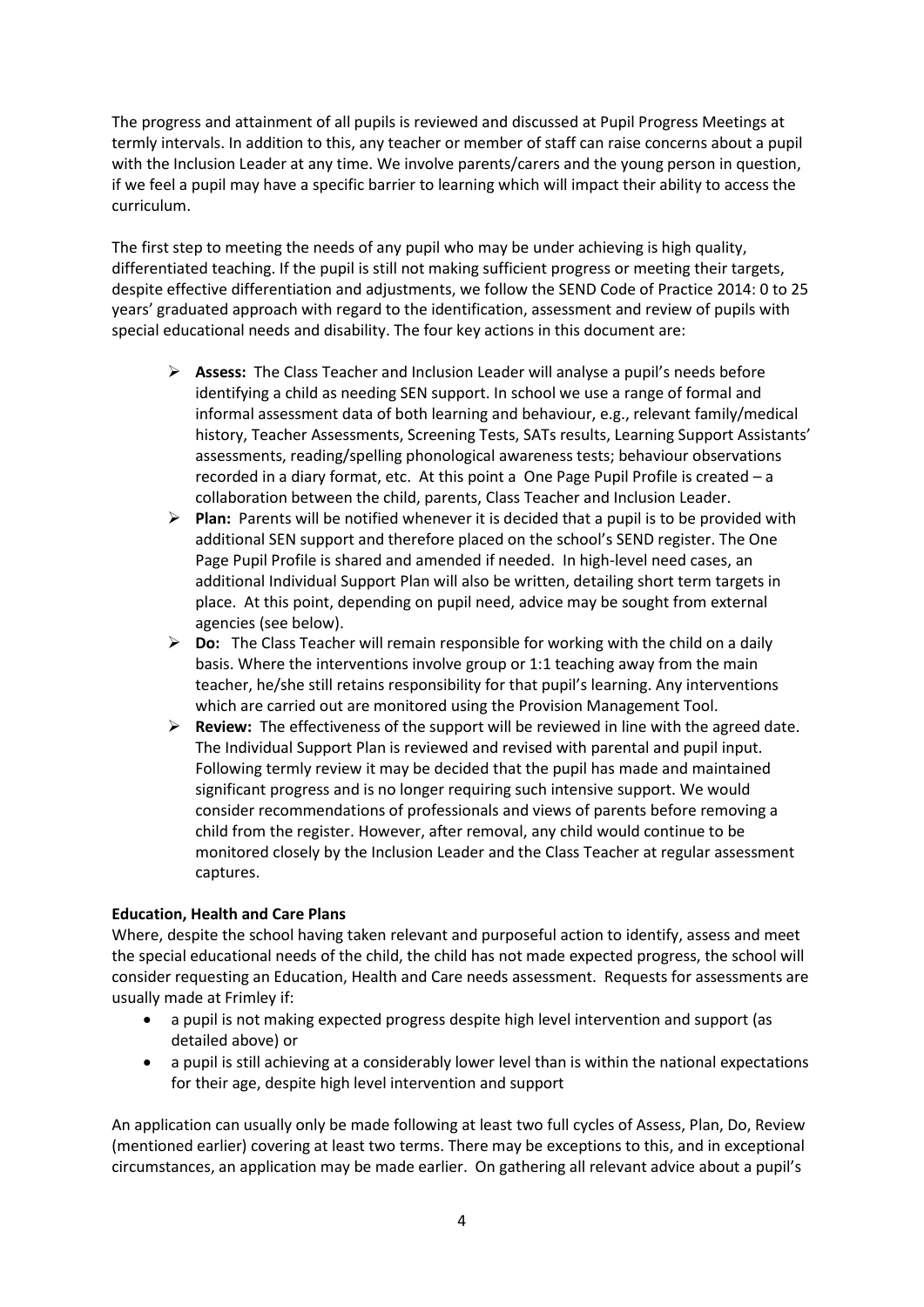progress (known as Statutory Assessment), the Local Authority SEN team may then issue an EHC Plan outlining outcomes to be met and additional provision to be provided. If a Plan is not issued there will be recommendations made and further advice sought.

An application for an EHCP can only be made when a child is receiving upwards of 13 hours of extra support in school.

The SEND Code of Practice (2014) describes **adequate progress** as being that which,

- Is similar to that of children of the same age who had the same starting point
- Matches or improves on the pupil's previous rate of progress
- Allows the attainment gap to close between the pupil and children of the same age

### **External agencies**

We work in close partnership with many external agencies. Annually, we purchase set units of time from a variety of services. These include:

- Specialist Teachers for Inclusive Practice
- Speech and Language therapy
- Occupational Therapy
- Educational Psychologist

As a school we are also able to access Outreach support from local specialist schools. If we are unable to fully meet the needs of the pupil through our own internal provision and expertise we would call upon these services for support. We prioritise pupils dependent on their need.

#### **Supporting pupils and families**

The Surrey Local Offer can be found on the Surrey Council website and this will provide information on what is available in the area. Please see [https://www.surreylocaloffer.org.uk/.](https://www.surreylocaloffer.org.uk/) Parents without internet access should contact the Inclusion Leader for support in finding the information they require. The school SEND Information Report is available on the school website or can be requested from the School Office.

#### **Transition**

Transition is recognised as extremely important and any pupils requiring additional support at this time are identified and planned for. Pupils are supported in transition: this may be internal transition between year groups, from schools and other educational settings and also to new schools. The Inclusion Leader is responsible for this with input from the relevant Class Teacher(s) and Year Leaders. The Inclusion Leader is also available to meet with prospective parents and can be contacted via the school office.

#### **Supporting pupils at school with medical conditions**

We recognise that pupils at Frimley Church of England Junior School with medical conditions should be properly supported so that they have full access to education, including school trips and physical education. Some children with medical conditions may be disabled and where this is the case the school will comply with its duties under the Equality Act 2010. Some may also have Special Educational Needs and Disabilities (SEND) and may have an Education, Health and Care (EHC) plan which brings together health and social care needs, as well as their special educational provision and the SEND Code of Practice (2014) is followed. All staff are first aid trained by a recognised body. The majority of staff are Epi Pen trained and this is ongoing updated training. The school's policy for 'Supporting Pupils with Medical Conditions' can be found on the website or requested from the school office.

#### **Monitoring and evaluation of SEND**